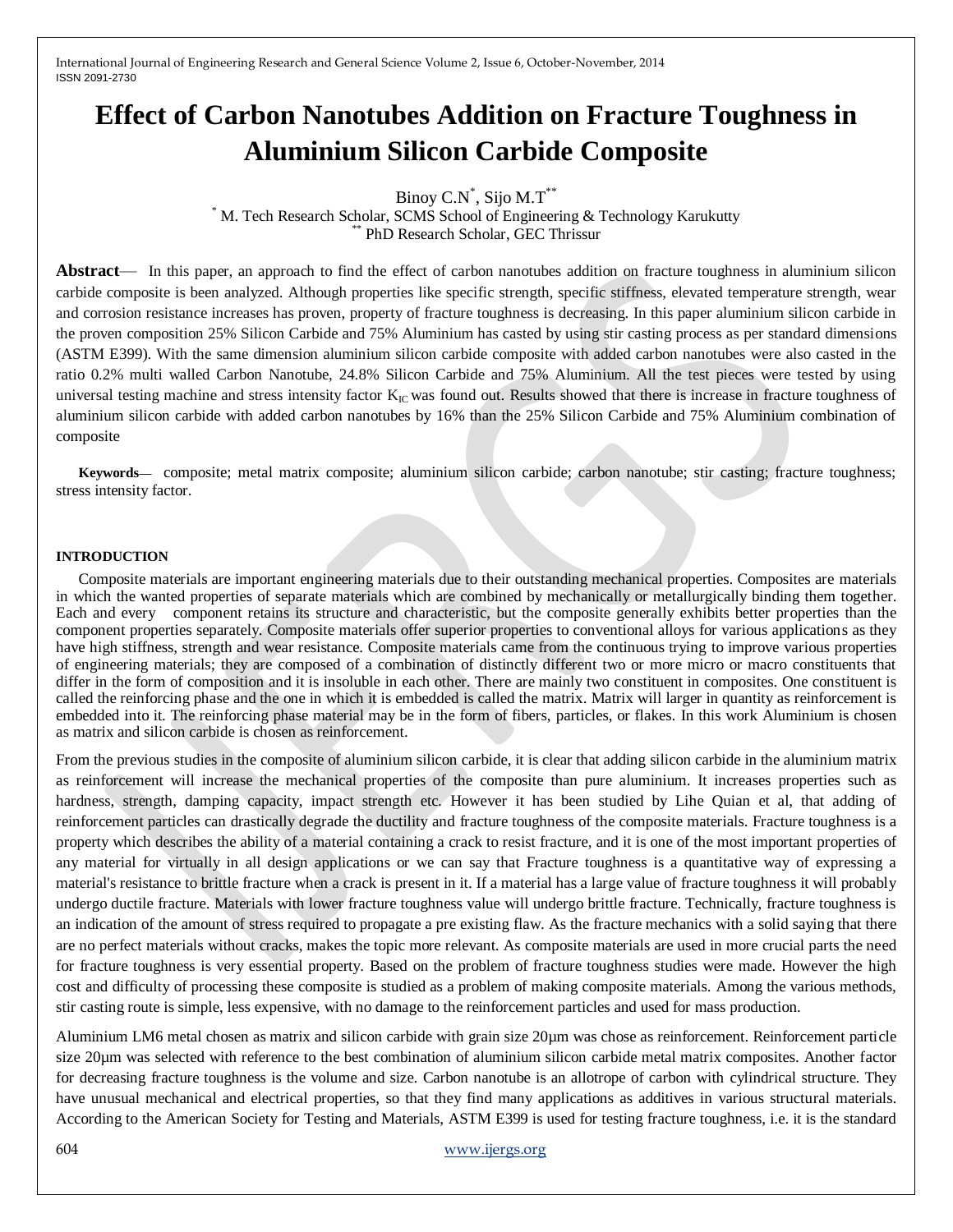test method for linear-elastic plane-strain fracture toughness  $(K<sub>IC</sub>)$  of metallic materials. In a study made by Prathap Chandran et al, proved that Carbon Nanotubes (CNT) has positive effect on increasing fracture toughness. But it's not yet tested in Aluminium Silicon Carbide composite. In this paper, an attempt to study the effect of carbon nanotubes in enhancing the fracture toughness is being studied in an experimental way. The driving force behind the fabrication of nano composites is to achieve high functional properties for high end applications. As Aluminium silicon carbide metal matrix composites are used in various fields and crucial parts like in aerospace, aircrafts, underwater, automobile, substrate in electronics, golf clubs, turbine blades, brake pads etc, it is very important that it should have good fracture toughness. Thus it can be used in places where fracture toughness is needed along with the normal properties of metal matrix composites.

#### **LITERATURE SURVEY**

Conventional monolithic materials have limitations in achieving good combination of stiffness, strength, density and toughness. To overcome these problems and to meet the ever increasing demand of modern day technology, most promising materials of present interest are composites. Composites are used in many applications in present days as they can be manufactured by tailoring the different properties without making many compromises in the required properties. For example: Fuselage and wings of an aircraft must be lightweight, strong, stiff and tough. Natural rubber alone is relatively weak, by adding carbon black strength can be improved.

Amol D. Sable et al; found that with increase in composition of SiC, there is an increase in hardness and impact strengths exist and best results has been obtained at 25% weight fraction of SiC particles. Homogenous dispersion of SiC particles in the Al matrix shows an increasing trend in the samples prepared by applying manual stirring process and with 2-Step method of stir casting technique respectively <sup>[1]</sup>. Brian G Falzon, et al; found that the addition of CNT in carbon fiber composite improved the average fracture toughness by 161% [3]. S. Balasivanandha Prabu, et al; found that Uniform distribution is in processing temperatures 750°C and 800°C.Ultimate strength of metal matrix composite decreases with increasing in holding time. The best result is got in 20 min holding time. Viscosity of Al matrix decreases with increase in processing temperatures. In the tension test ultimate strength increased gradually up to 800°C and starts to decrease gradually due to the improper distribution of SiC in the Al matrix. Holding time influences the viscosity & particles distribution. The hardness values increases with increasing of processing temperatures from  $750^{\circ}$ C to 800 $^{\circ}$ C at 20 minutes holding time <sup>[4]</sup>. J Stein et al; found that 2% CNT dispersion in high performance aluminium alloy (Al, Mg, N atomized) showed 5% increase in Young's modulus, Yield strength by 9% and tensile strength by 15% with respect to pure aluminium in the same conditions. These increases are stated to CNT/ matrix load transfer and it is also attributed to the generation of additional dislocations<sup>[5]</sup>. Khalid Mahmood Ghauri, et al; found that SiC/Al composite which produced by reinforcing the various proportions of SiC (5, 10, 15, 25 and 30%) in aluminium matrix using stir casting technique that as the volume fraction of SiC in the composite is gradually increased, the hardness and toughness increase. Beyond a level of 25-30 percent SiC, the results are showing decreasing tendency and is not very consistent, and depends largely on the uniformity of distribution of SiC in the aluminium matrix  $^{[6]}$ .

605 www.ijergs.org Lihe Quian et al; found that adding silicon carbide in the aluminium matrix as reinforcement will increase the mechanical properties of the composite than pure aluminium. It increases mechanical properties, however adding of reinforcement particles can drastically degrade the ductility and fracture toughness of the composite materials <sup>[7]</sup>. B.R. Sridhar et al: found that there is reasonable increase in hardness and decrease of ductility with increasing silicon carbide content. This can be attributed with increase in volume fraction of silicon carbide in the alloy with increasing silicon carbide.SiC particles strongly attach with aluminum particles at last stage and also 5% addition of SiC increases hardness 15% and 10% addition of SiC increases hardness by 17% than pure aluminium. With increasing silicon carbide content the material failure is found in brittle mode [8]. Prathap Chandran, et al; studied on the common believe fact that the dispersion of carbon nanotubes in a composite has a profound effect on the properties of the composite. Ball milling was carried out using two different parameters to obtain distinctly different degrees of dispersion of carbon nanotubes (4 wt.%) in Al-9 wt.% Si powders. Composite disks, 80 mm in diameter, having good and bad dispersions of carbon nanotubes were obtained by hot pressing. Optical micrographs and Raman spectroscopy images showed the presence of larger carbon nanotube clusters in the bad dispersion sample. Transmission electron microscopy images confirmed the presence of large clusters in the bad dispersion sample, while the good dispersion sample showed individual carbon nanotubes in the Al matrix. authours found that Dispersion of Carbon NanoTubes in Al Si alloy composite has profound effect on the mechanical properties (41% increase in hardness, 27% increase in elastic to plastic work ratio, 185% increase in compression yield strength, 109% increase in fracture strength)<sup>[10]</sup> .Rohit Kumar et al: found that SiC particle of 20  $\mu$  with four volume fractions of 0, 5, 10 and 15% were incorporated into the alloy at the liquid state Stir casting followed by extrusion. By using optical and electron microscope microstructure analysis was carried out. It was found that tensile strength and yield strength of composites decreases with increasing the volume fraction of SiC particles, while hardness increases with increasing the volume fraction of the SiC particles in composites [11]. Rabindra Behera et al: found that Increasing in SiC percentage addition hardness increases, hardness is found highest in middle section compared to end sections, the forgeability of the composites decreases with increase in the wt% of SiC but the mechanical properties like hardness increased on increasing the wt% of  $SiC^{[12]}$ . Sourav Kayal et al: found that SiC particles of 20  $\mu$  in Aluminium alloy, 2.5 to 15 wt% in steps of 2.5 wt% increments showed that cooling rate decreases with increasing SiC %, with increase in SiC particles hardness was found to increase. It is found that cooling rate decreases with the introduction of SiC with increasing SiC content [13].T.Lyashen Ko, et al; Experimented with a treated carbon nanotube-reinforced epoxy leaf is inserted at the midplane of the laminates and the fracture properties are measured by end-notched-flexure and 3-point bend tests. It is found that 85% improvement in mode II fracture toughness with addition of a small amount of that SP1 protein treated carbon nanotubes at the midplane of the carbon fabric (epoxy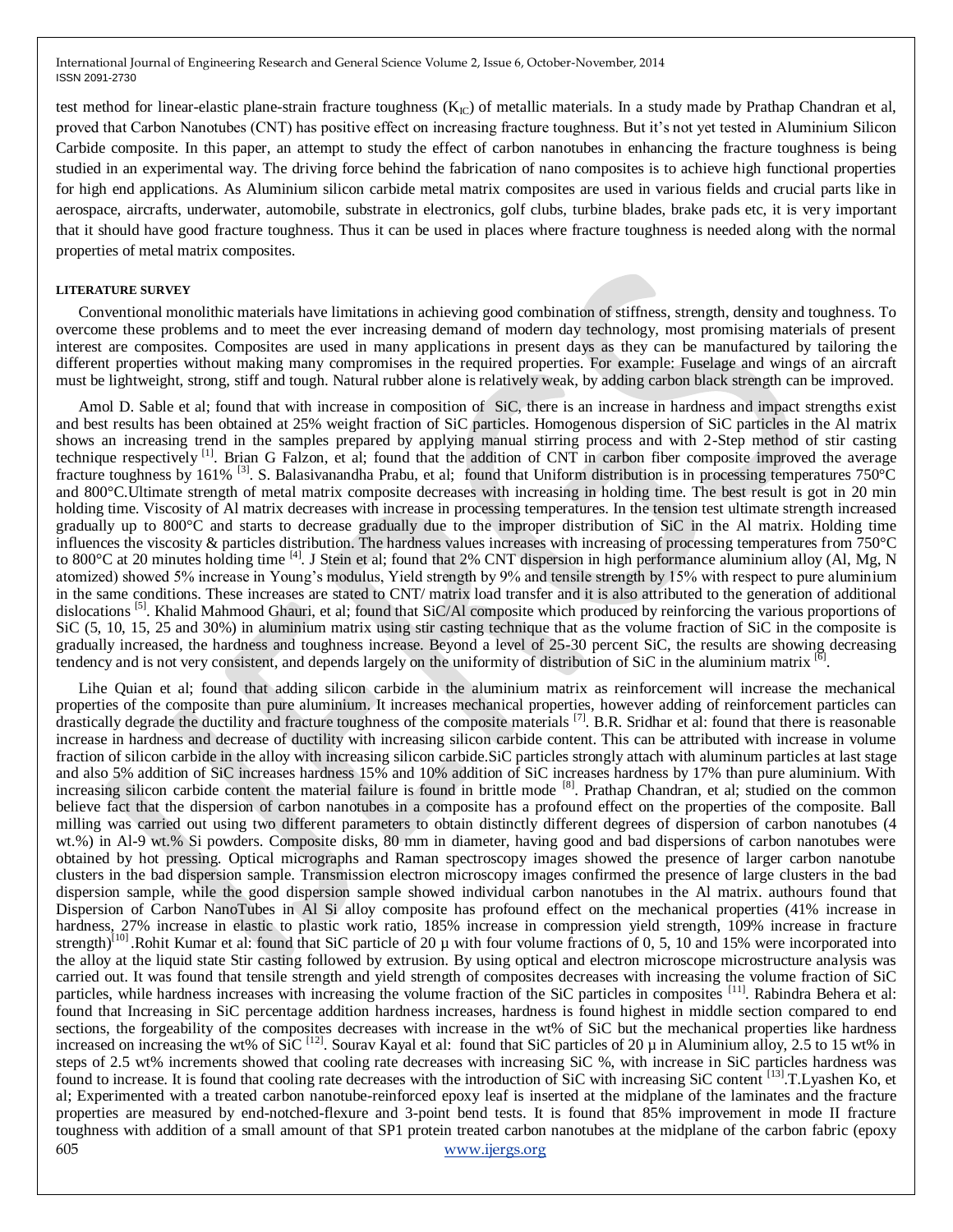laminate)  $[14]$ . T. Laha et al: found that Presence of nanosized grains in the Al–Si alloy matrix and carbon nanotubes provides excellent interfacial bonding between Al alloy matrix and CNT was observed. The elastic modulus and hardness is found to be higher. Two thermal spraying techniques were used one is plasma spray forming and the next is high velocity oxy fluid spray technique. The High Velocity Oxy Fluid sprayed composite experience dense and more compact microstructure. Both the spray deposits contain nano sized grains in the Al–Si alloy matrix  $^{[15]}$ . A A Cerit et al: found that Hardness of the AlSiC can be increased by raising the volume fraction of SiC when the particle size is constant and Hardness decreases by increasing particle size Best result got for SiC of 20µ and 40% volume. S.Das, D Chatterjee found that Stir Casting of Aluminium composite usually inherit porosity and degree of porosity depends on the processing parameters such as pouring temperature, volume fraction of reinforcement and type of matrix choosing.

#### **METHODOLOGY**

### *A EXPERIMENTAL METHOD*

As the aim of this study was to find the effect of carbon nanotubes in aluminium silicon carbide composite on improving fracture toughness of the composite, the preferred method is by testing experimentally.

The main step followed in the method was

- Casting of aluminium silicon carbide composite samples and testing of its fracture toughness.
- Casting of aluminium silicon carbide composite samples by adding carbon nanotubes and testing of its fracture toughness.
- Comparing both results

#### *B SELECTION OF COMPONENTS*

Usually there are several matrixes and reinforcements. From a number of matrices Aluminium was selected due to its easiness in availability. It is light weight, i.e. Aluminium weighs less by volume than most other metals. Actually, it is about one-third the weight of, steel, iron, brass or copper. Aluminium profiles can be made as strong as needed for most applications. In cold weather applications aluminium is particularly well served because, as temperatures falls, aluminium actually becomes stronger. We can say also that it is less expensive also. From a number of reinforcements Silicon Carbide was selected due to availability, Increases strength to weight ratio by 3 times more than mild steel, Improves wear resistance, Thermal stability etc. Carbon nanotubes which is having high strength to weigh ratio is proved in enhancing the mechanical properties and fracture toughness in a magnesium alloy composite but is not yet tested in aluminium metal matrix composite. Carbon nanotubes have main properties such as high tensile strength, it posses high thermal and electrical conductivity, it has low thermal expansion coefficient and high aspect ratio which make carbon nanotubes very useful in many sectors. In a belief that carbon nanotube will enhance the fracture toughness, it is also added in composite making. From several casting techniques such as squeeze casting, powder metallurgy etc. Stir Casting is decided to be used for casting process because stir casting the best cost effective method which produces high strength materials. It can be also called as fabricating method for high strength low cost materials. It can offer wide range of shapes and larger sizes up to 500 Kg. In this method there won't be any damage to reinforcement.

#### **EXPERIMENT AND TESTING**

Stir casting involves incorporation of reinforcement particulate into liquid aluminium melt and allowing the mixture to solidify at normal conditions. Here, the crucial thing is to create good wetting between the particulate reinforcement and the liquid aluminium melt. The simplest and most commercially used technique is known as vortex technique or stir-casting technique.

## *A APPARATUS AND PROCEDURE FOR STIR CASTING*

The apparatus used for stir casting method is shown below. It has the following parts

- Motor For stirring of blade (Stirrer)
- Dimmer Controls the speed of the motor
- Shaft Connects stirrer and motor
- Graphite crucible Molten Aluminium is kept in this
- Furnace For the purpose of heating and Melting
- Thermo couple For the temperature measurements

The aluminium scraps and silicon carbide powder is carried out in the graphite crucible in to the electric furnace. First the scraps of aluminium were preheated for 3 to 4 hours at 450°C and silicon carbide powder also heated with 900°C and both the preheated mixtures is then mechanically mixed with each other below their melting points. Then this metal-matrix AlSiC is poured into the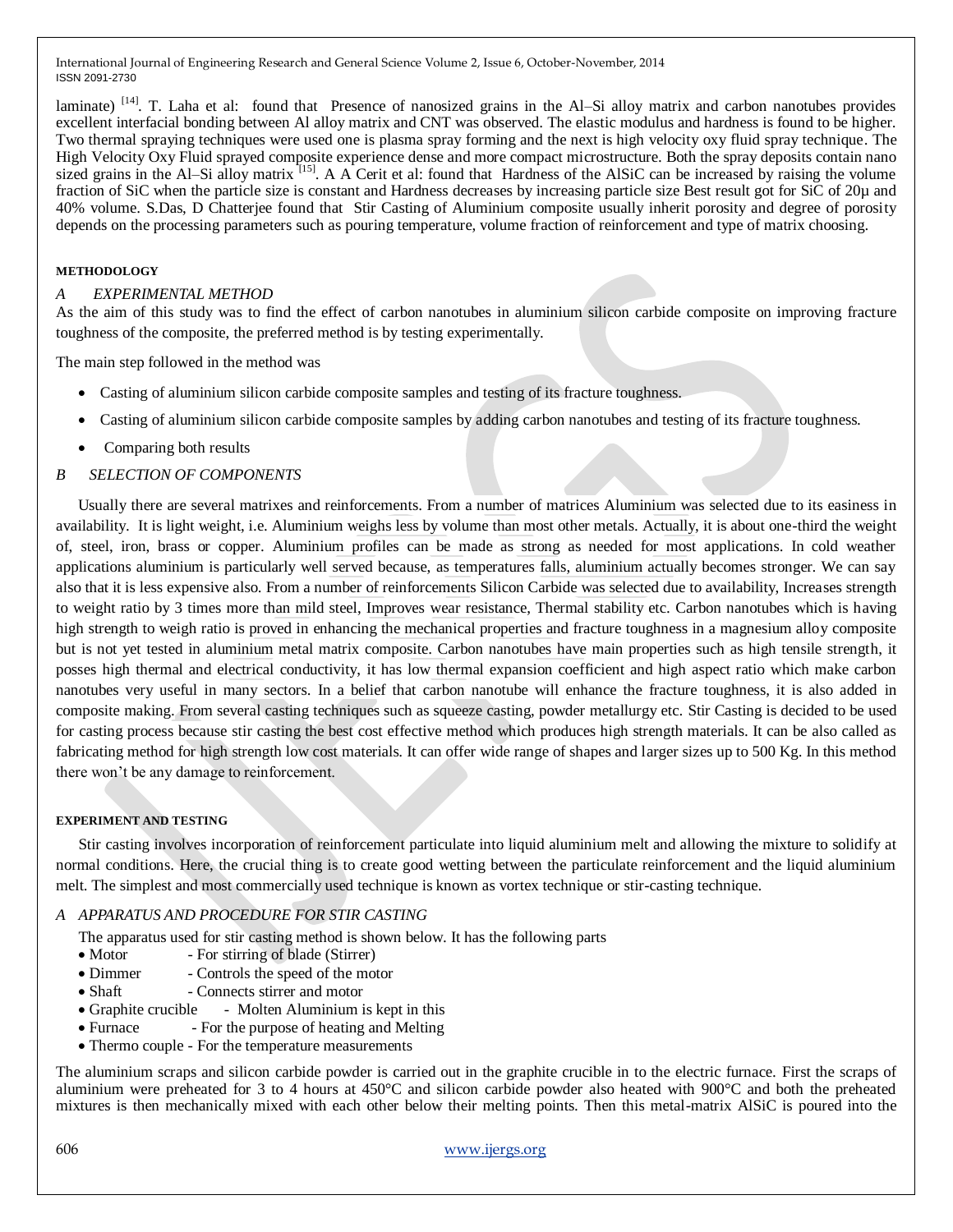graphite crucible and then it is put in to the electric furnace at 760°C temperature. After completing the experiment the slurry has been taken into the sand mould within thirty seconds allow it to solidify.



#### Figure 1 Apparatus for Stir Casting

#### *B CASTING OF ALUMINIUM SILICON CARBIDE*

Composites are being an investigative subject from the past and its still improving its level. In the present study as subject to find the effect of carbon nanotube in addition. Raw material aluminium collected by crushing the bike pistons which is made up of aluminium. Silicon carbide was given by Carborundum Universal, Naalukettu. Carbon nanotubes were given by Amrita University. Stir casting machine were made available from the Karunya University Coimbatore.

Stir casting process starts with placing empty crucible in the muffle. At first heater temperature is set to 500°C and then it is gradually increased up to 900°C. High temperature of the muffle helps to melt aluminium quickly, reduces oxidation level, enhance the wetability of the reinforcement particles in the matrix metal. Required quantity of aluminium alloy is taken cleaned to remove dust and poured into the crucible. Silicon carbide will be preheated to remove moisture and it will be added continuously into the molten aluminium as reinforcement. Reinforcements are heated for half hour and at temperature of 500°C. When matrix was in fully molten condition stirring is started. The speed of stirrer is gradually increased from 0 to 300 RPM with the help of speed controller. Silicon carbide is then allowed to fall into the molten aluminium in a uniform rate. Temperature of the heater is set to 630°C which is below the melting temperature of the matrix. A uniform semisolid stage of the molten matrix was achieved by stirring it at 630°C.Pouring of preheated reinforcements at the semisolid stage of the matrix enhance the wetability of the reinforcement and it reduces the particle settling at the bottom of the crucible. Dispersion time was taken as 5 minutes. After stirring 5 minutes at semisolid stage slurry was reheated and hold at a temperature 900°C to make sure slurry was fully liquid. Stirrer RPM was then gradually lowered to the zero. The stir casting apparatus is manually kept side and then molten composite slurry is poured in the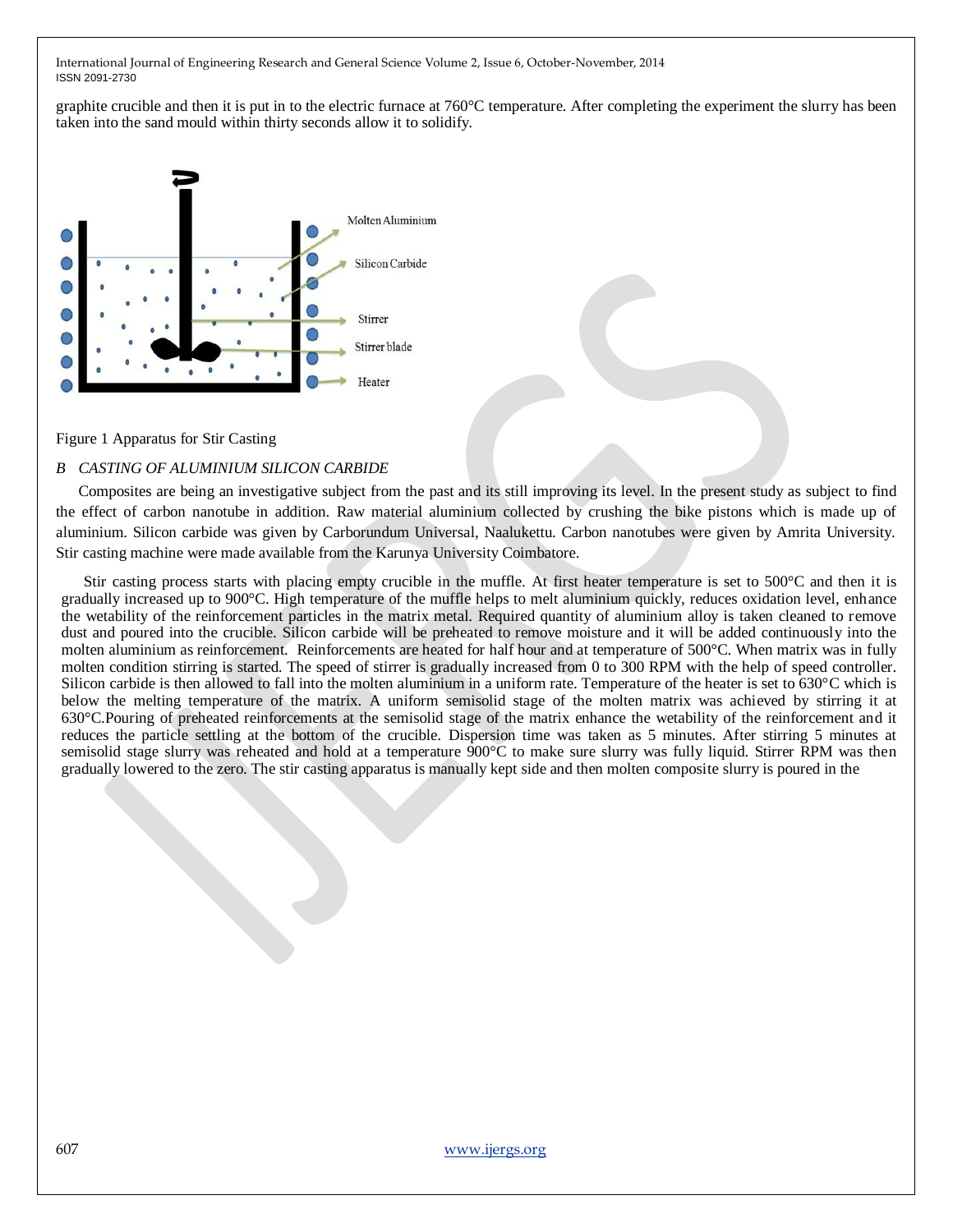

Figure 2 Casting of Metal matrix composite casting

metallic mould. Mould is preheated at temperature 500°C before pouring of the molten slurry in the mould. This makes sure that slurry is in molten condition throughout the pouring. While pouring the slurry in the mould the flow of the slurry is kept uniform to avoid trapping of gas. Then it is quick quenched with the help of air to reduce the settling time of the particles in the matrix.

#### *C CASTING OF ALUMINIUM SILICON CARBIDE WITH CARBON NANOTUBES*

The procedure is same for the casting of aluminium silicon carbide with carbon nanotubes except in preheating stage. Carbon nanotubes are having a very high melting point which is equal to almost 3500°C which is higher than silicon carbide. While pre heating both silicon carbide and 0.2 weight percentages of carbon nanotubes will be mechanically mixed thoroughly for continuously 20 minutes, then it is transferred to graphite crucible for preheating the same half an hour is employed for silicon carbide carbon nanotube mix at 500°C. The mould is preheated to a temperature of 500°C. When matrix was in the fully molten condition stirring is started. The speed of the stirrer is gradually increased from 0 to 300 RPM with the help of speed controller. Silicon carbide carbon nanotube mix is then allowed to fall into the molten aluminium in a uniform rate. Temperature of the heater is set to 630°C which is below the melting temperature of the matrix. Dispersion time was taken as 5 minutes. After stirring 5 minutes at semisolid stage slurry was reheated and hold at a temperature 900°C to make sure slurry was fully liquid. Stirrer RPM was then gradually lowered to the zero. The stir casting apparatus is manually kept side and then molten composite slurry is poured in the metallic mould. Thus the test pieces for Aluminium silicon carbide with added nanotubes were made.

## *D SHAPING TEST PIECES FOR FRACTURE TOUGHNESS TESTING*

As the material for testing is aluminium and fracture toughness is to be tested, American Society for Testing Material standard was made. ASTM E399 standard was chosen. Standard size for the test piece is calculated and mould is prepared. Mould is clamped in between bench vice after preheating the mould at 500°C for 30 minutes. After the composite is made by stir casting and is at right temperature for pouring, the slurry is then poured into the mould which is preheated so that the chance for trapping gas in between the casting is reduced. The casted test piece is then allowed to cool normally at room temperature. After the required test pieces are made, as per required dimensions for fracture toughness two holes are to be drilled and a 'v' grove is to be made. Drill hole centers were calculated and marked. Drilling operation is followed then. After the hole making, the next step is to make the 'v' grove. Grove dimension are calculated and marked for cutting operation. Cutting followed after the marking and the standard dimension with grove is made by filing operation using flat file and triangular file.

## *E TEST FOR FRACTURE TOUGHNESS*

After shaping the standard test pieces for fracture toughness testing, the next step is to test for the fracture toughness. As fracture toughness cannot be found directly as a value, we need to find the maximum load that the test pieces can afford to resist the crack propagation. Grove will act as a crack. As per the definition for fracture toughness is the ability of a material which is having a crack to resist the propagation of the crack. In the test piece prepared there is crack and we need to find how much load it can resist the crack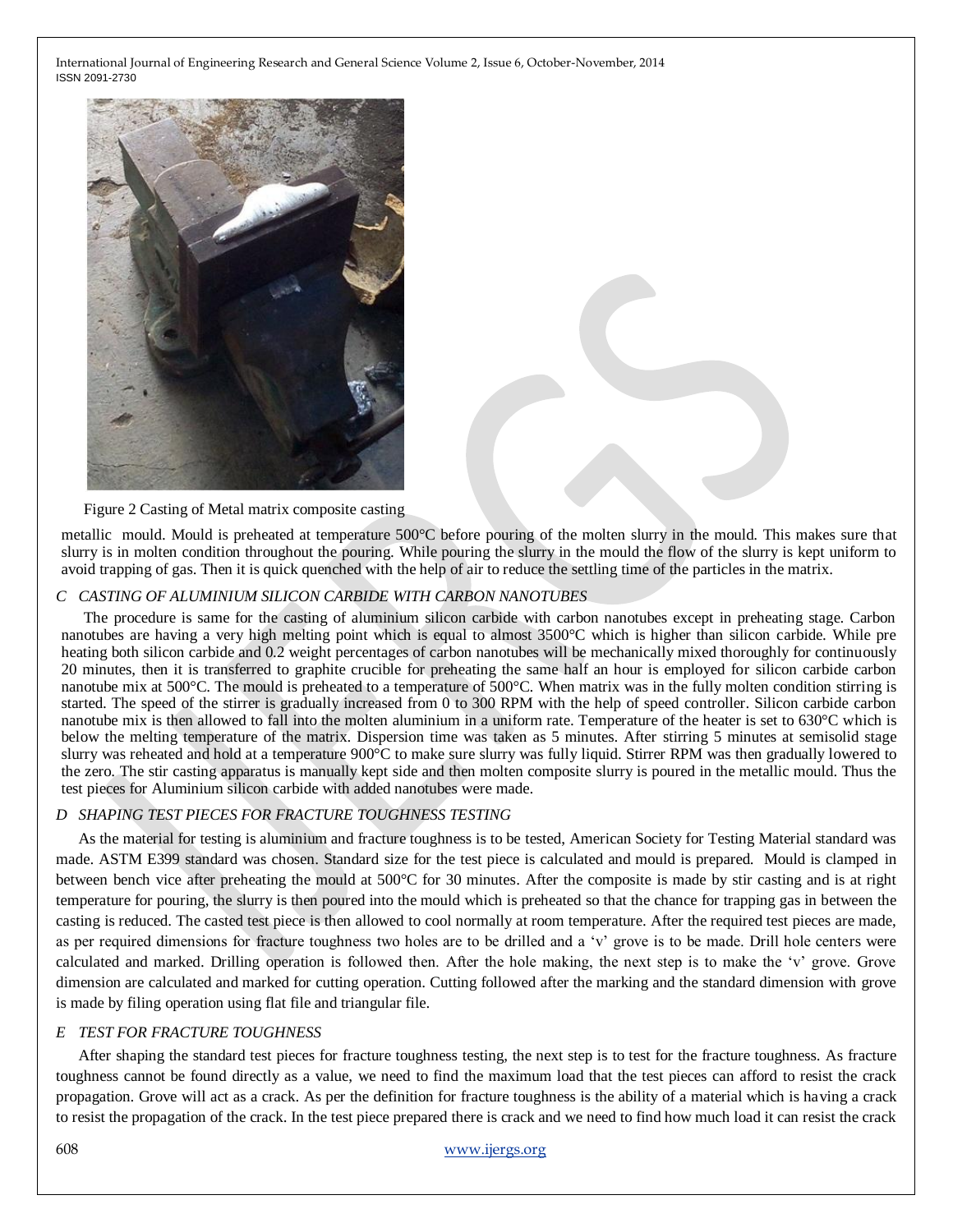propagation. For that Universal Testing Machine can be used. The jaws for clamping the required test piece are prepared and test piece is clamped properly. After setting the test piece properly the load is given gradually. No sudden loading is given because the



Figure 3 Test Plate with Fixture

correct energy at which the material fails to resist crack is to be find out. By gradual loading the load at which test piece fails to resist crack is found out and recorded. The same procedure is followed for every test piece. Test pieces were fixed in jaw and gradual loading will be given till the material with crack fail to withstand load. Load at which each test piece fail is found out and recorded these recorded data is used for finding the stress intensity factor of the composite which is also known as the fracture toughness of the composite.



Figure 4 Test Plate after reaching maximum load

## *F COMPARING RESULTS*

As per the standard test pieces were casted and cooled. Drill holes and grove were made as per measurements. Fracture toughness testing was done in universal testing machine by fixing a suitable fixture for holding the standard test piece. Maximum load for each standard test piece will be taken in the formula for finding stress concentration factor  $(K_{IC})$ . For the piece which is having highest  $(K_{IC})$  will be having increased fracture toughness.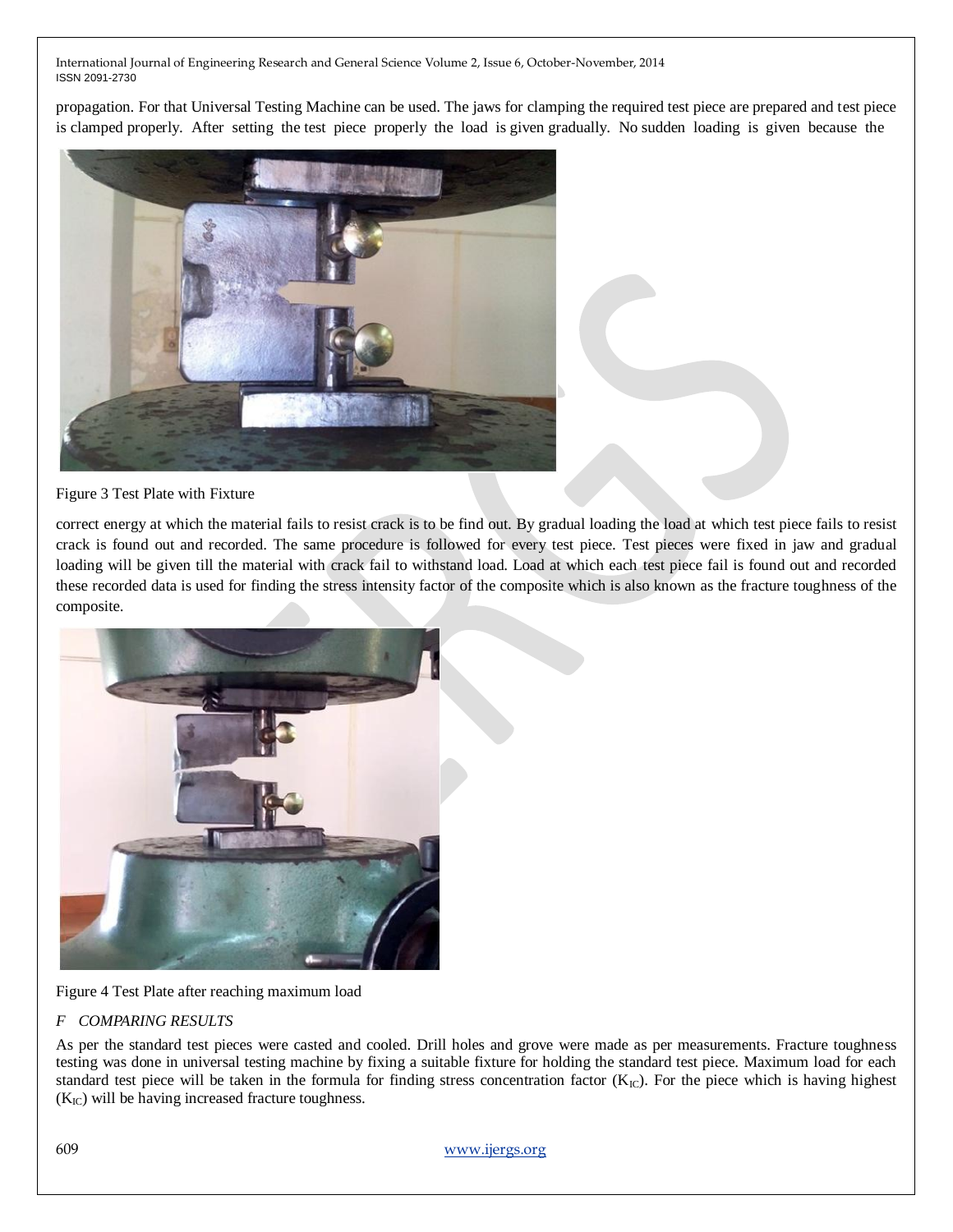#### **CALCULATION AND RESULTS**

#### *A ANALYSIS*

As per the ASTM E399 standard for finding the stress intensity factor, aluminium silicon carbide composite test pieces with and without adding carbon nanotubes. This experiment is based on the previous studies in another composite, adding of carbon nanotubes will increase the fracture toughness. With the same basement an attempt was made in aluminium silicon carbide composite also. The standard test piece which is shaped according to the standard was clamped into the universal testing machine using a fixture which was made by cutting and drilling operation on a mild steel. The pieces were fixed in universal testing machine properly. Load of 100 KN was given for the testing. The unit markings needed for breaking each test piece is the load at which test piece fails to withstand the crack.

The load at which each test pieces failed to with stand the load was recorded. The details are given below.

Table 1 Load at which each test piece failed

| SL<br>NO | $%$ in<br>Aluminium<br>Composite | Silicon Carbide % in<br>Composite | Carbon Nanotube % in<br>Composite | Maximum Load at<br><b>Test Piece Failed</b> |
|----------|----------------------------------|-----------------------------------|-----------------------------------|---------------------------------------------|
|          | 75                               | 25                                |                                   | <b>8 KN</b>                                 |
| 2        | 75                               | 25                                |                                   | 7.5 KN                                      |
| 3        | 75                               | 25                                |                                   | 7.75 KN                                     |
| 4        | 75                               | 24.8                              | 0.2                               | 9 KN                                        |
| 5        | 75                               | 24.8                              | 0.2                               | 8.5 KN                                      |
| 6        | 75                               | 24.8                              | 0.2                               | 9.5 KN                                      |

## *B CALCULTION*

- Average load at which breaking occurs for the 25% Silicon Carbide 75% Aluminium composite is  $= 7.75$  KN
- Average load at which breaking occurs for the 24.8% Silicon Carbide 75% Aluminium composite with 0.2% carbon nanotubes is  $= 9$  KN

**❖** Formula for finding Stress Intensity Factor (K<sub>IC</sub>) =  $\frac{P}{B\sqrt{W}}$   $\ast$   $f\left(\frac{a}{w}\right)$  $\left(\frac{a}{w}\right) * 10^{-6}$  MPa $\sqrt{m}$ 

Where  $P =$  Maximum load in Newton

 $B = Thickness$  in mm

 $W =$  Width in mm

a = Vertical distance between centre of circle to crack in mm

For  $a = 32$  mm  $w = 84$  mm  $f(a/w) = 6.9$  [16]

Table 2 Calculation for Stress Intensity Factor

|                                                         | Thicknes<br>s of Test<br>plate (B)<br>in mm | Width<br>of Test<br>plate<br>(W)<br>in<br>mm | Average<br>load<br>- of<br>breaking<br>occurs in<br><b>Newton</b> | <b>Stress</b><br>Intensit<br>y Factor<br>$(K_{IC})$ in<br>$MPa\sqrt{m}$ |
|---------------------------------------------------------|---------------------------------------------|----------------------------------------------|-------------------------------------------------------------------|-------------------------------------------------------------------------|
| 25%<br>SiC.<br>75%<br>Al<br>composite                   | 0.01                                        | 0.084                                        | 7750                                                              | 18.450                                                                  |
| 24.8% SiC<br>75%<br>Al<br>composite<br>with 0.2%<br>CNT | 0.01                                        | 0.084                                        | 9000                                                              | 21.426                                                                  |

610 www.ijergs.org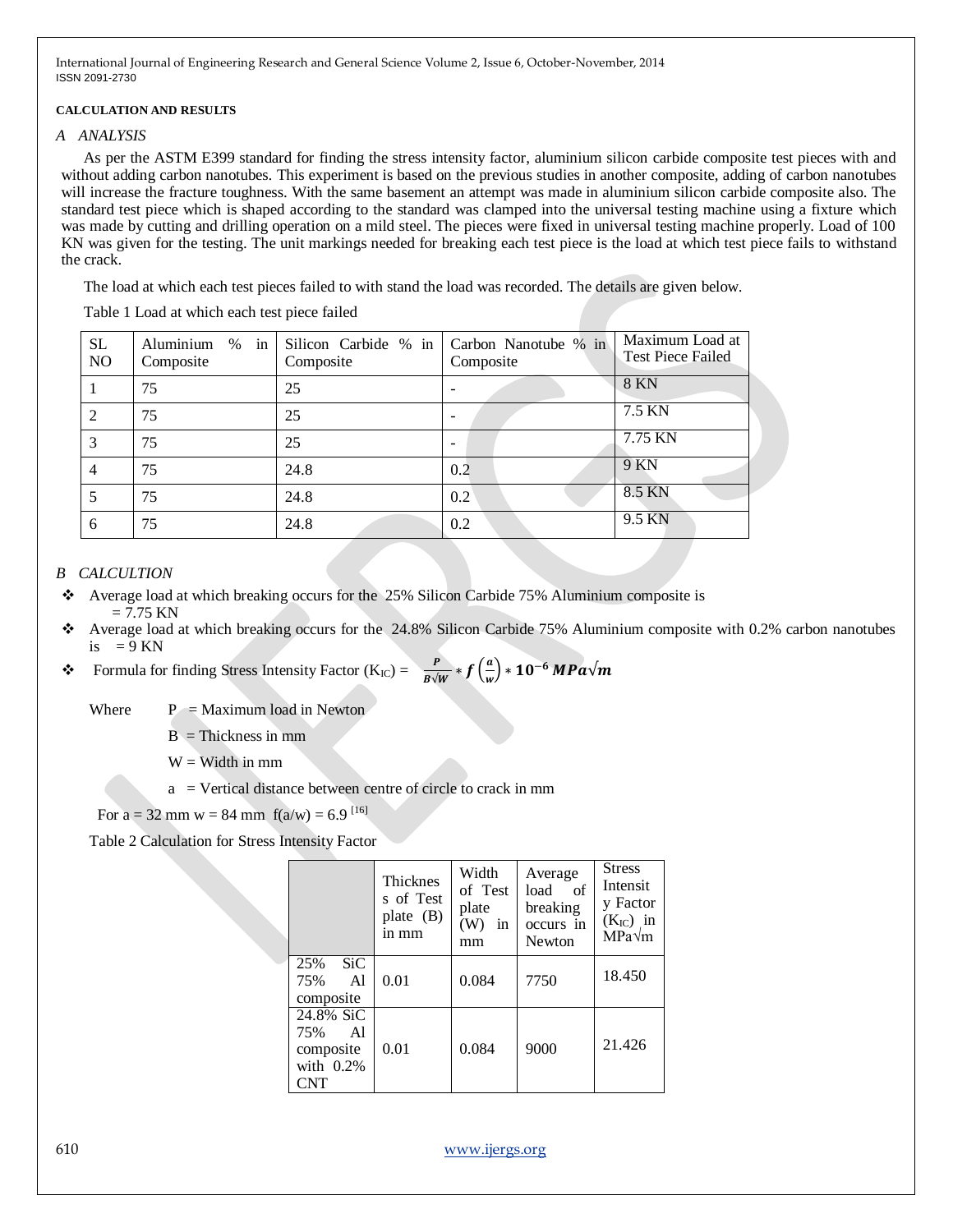### *C RESULTS*

All the test pieces casted were tested using universal testing machine under a load of 100 KN. Higher value of stress intensity factor indicates higher fracture toughness. By comparing the results we can confirm that the fracture toughness of the test piece which is enforced with carbon nanotubes has enhanced fracture toughness than the best combination of aluminium silicon carbide mix. It showed that by adding carbon nanotubes (24.8% SiC 0.2% CNT & 75% Al) fracture toughness could be improved. It is found that test piece with carbon nanotube addition has positive effect on improving the fracture toughness in aluminium silicon carbide composite and it showed that by adding carbon nanotubes (24.8% SiC 0.2% CNT & 75% Al) there is 16 % increase in fracture toughness than the best combination of 25% SiC and 75% Al

#### **ACKNOWLEDGMENT**

The authors gratefully acknowledge the support provided by Karunya University, SCMS College, Amrita University, Marvadi group of Institutions and Carborandum Universal who helped us for completing this work into a success.

## **CONCLUSION**

In this study, the subject was to find the effect of carbon nanotube addition in aluminium silicon carbide composite. Literature survey about the specified topic made clear that although there is many advantage for metal matrix composites in advancing the properties than the pure metal which is being used in metal matrix composite, fracture toughness property is decreasing with increase in the reinforcement. As the fracture mechanics is starting with a solid saying that there are no perfect materials without cracks, makes the topic more relevant. As composite materials could be used in more crucial parts, the need for fracture toughness is very essential. Aluminium silicon carbide with carbon nanotube and without carbon nanotube matrix was casted and shaped into standard test pieces. Test pieces were shaped according to the ASTM e399, which is a standard used for fracture toughness testing. Standard piece will look like a square plate with two drill holes and a 'v' grove which is a pre crack. All the test pieces were tested and by using the 100 KN load in universal testing machine and the stress intensity factor was found out. Higher value of stress intensity factor indicates higher fracture toughness. It is found that test piece with carbon nanotube addition has positive effect on improving the fracture toughness in aluminium silicon carbide composite and it showed that by adding carbon nanotubes(24.8% SiC 0.2% CNT & 75% Al) there is 16 % increase in fracture toughness than the best combination of 25% SiC and 75% Al.

## **REFERENCES:**

- [1] Amol D. Sable, Dr. S. D. Deshmukh "Characterization of AlSiC metal-matrix by stir casting" IJMET Volume 3, Issue 2, July-December (2012)
- [2] Amol D. Sable, Dr. S. D. Deshmukh "Preparation of metal-matrix composites by stir casting method" IJMET Volume 3, Issue 2, July-December (2012)
- [3] Brian G Falzon, Stephen C Hawkins, Chi P Huynb, Racim Radjet, Callum Brown "An investigation of mode I and mode II fracture toughness enhancement using aligned carbon nanotubes forests at the crack interface" Composite Structures 106 (2013) 65–73, 2013
- [4] G. G. Sozhamannan, S.Balasivanandha Prabu, V.S.K.Venkatagalapathy "Effect of processing paramters on metal matrix composites: stir casting process" Journal of Surface Engineered Materials and Advanced Technology, 2012, 2, 11-15
- [5] J. Stein, B. Lenczowski, N. Fréty, E. Anglaret "High performance metal matrix composites reinforced by carbon nanotubes" 18th international conference on composite materials
- [6] Khalid Mahmood Ghauri, Liaqat Ali, Akhlaq Ahmad, Rafiq Ahmad, Kashif Meraj Din. Ijaz Ahmad Chaudhary, Ramzan Abdul Karim "Synthesis and characterization of Al/SiC composite made by stir casting method" Pak. J. Engg. & Appl. Sci. Vol. 12, Jan., (2013)
- [7] Lihe Qian, Toshiro Kobayashi, Hiroyuki Toda, Takashi Goda, Zhong-guang wang " Fracture Toughness of a 6061 Al Matric Composite Reinforced with fine SiC particles" material transactions, vol 43, no 11 (2002) pp. 2838 to 2842, Japan Institute of Metals
- [8] Mohan Vanarotti, B.R. Sridhar, S.A Kori, Shrishail B Padasalgi "Synthesis and characterization of aluminium alloy A356 and silicon carbide metal matrix composite"  $2012 \t2<sup>nd</sup>$  International Conference on Industrial Technology and Management (ICITM 2012)
- [9] Muhammad Hayat Jokhio, Muhammad Ibrahim Panhwar, and Mukhtiar Ali Unar "Manufacturing of aluminum composite material using stir casting process" Mehran University Research Journal of Engineering  $\&$  Technology, Volume 30, January (2011)